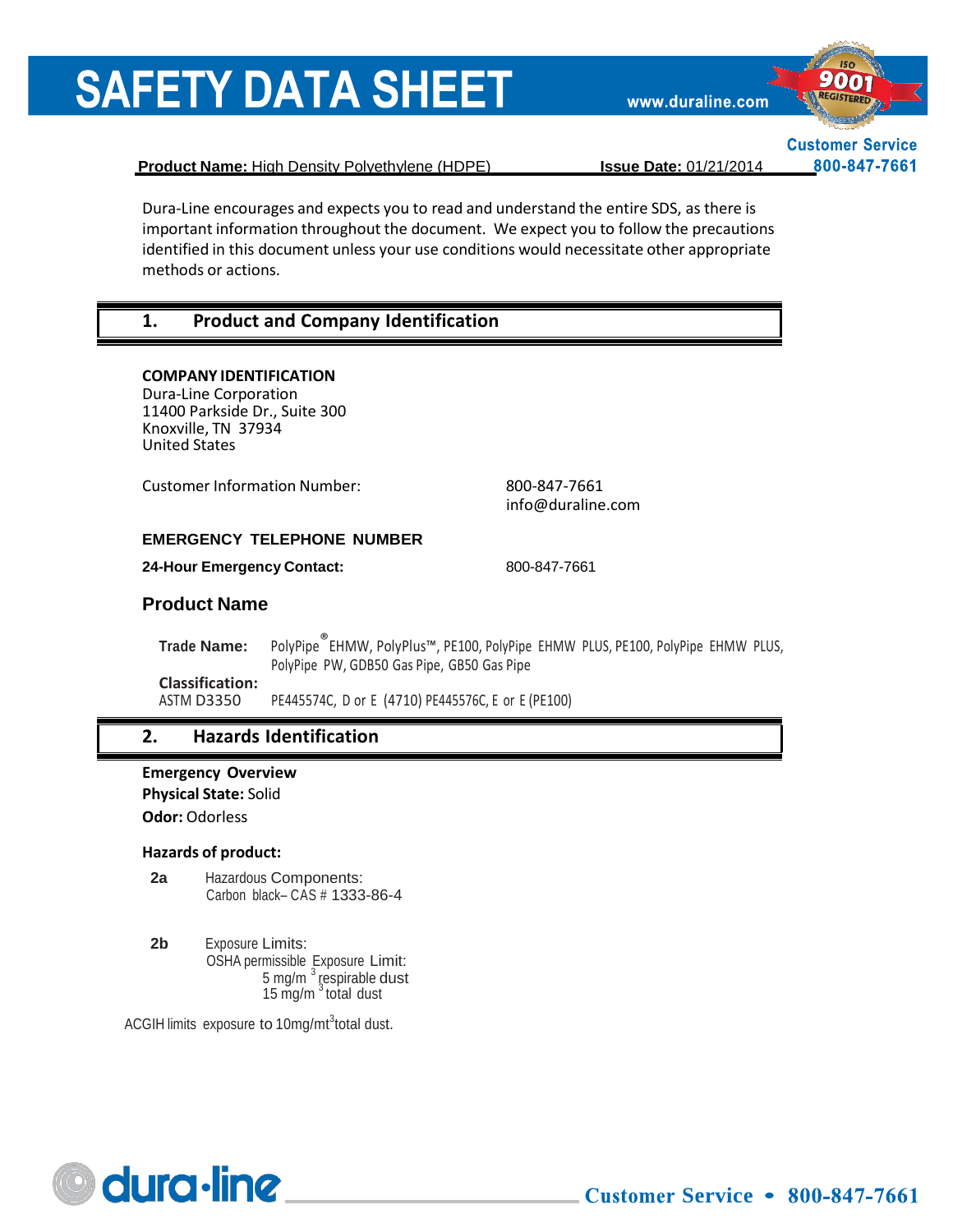www.duraline.com

# **Customer Service** 800-847-7661

# **3. Composition Information**

#### **POTENTIAL HEALTH EFFECTS**:

HDPE contains Carbon Black - hazardous products of decomposition can include carbon monoxide, carbon dioxide, and oxides of sulfur. May cause reversible mechanical irritation to the eyes and respiratory tract especially at concentrations above the occupational exposure limit. Avoid breathing dust or fumes that may be generated during cutting or fusing of pipe.

#### **Overexposure:**

Repeated and prolonged exposure to dust or fumes that may be generated during cutting and fusing of pipe may cause delayed effects involving blood, gastrointestinal, nervous and reproductive systems. See Section 4 for Emergency First Aid Procedures.

### **4. First-aid measures**

- **4a Inhalation:** The material is not expected to present an acute inhalation hazard. If exposed to fumes from overheating or combustion, move to fresh air. Consult a physician if symptoms persist.
- **4b Eyes:** Immediately flush polymer fines from eyes with water for several minutes; seek medical attention.
- **4c Skin:** Cool skin rapidly if contacted with molten polymer without attempting to remove molten material. Obtain medical attention for thermal burns.
- **4d Ingestion:** Few or no adverse health effects from ingestion. Seek medical attention if pain develops.

### **5. Fire Fighting Measures**

- **5a Flash Point:** >650°F (ASTM E136)
- **5b Upper Explosive Limit:** Not determined
- **5c Lower Explosive Limit:** Not determined
- **5d Auto ignition temperature** >650°F (estimated)
- **5e Extinguishing Media** Dry chemical, water fog, foam, carbon dioxide
- **5f Specialfire & explosion hazards** Dense smoke emitted when burned without sufficient oxygen. Possible dust explosion if fines accumulate. Wear standard firefighting equipment.
- **5g NFPA Ratings** Health 0; Flammability 1; Reactivity 0

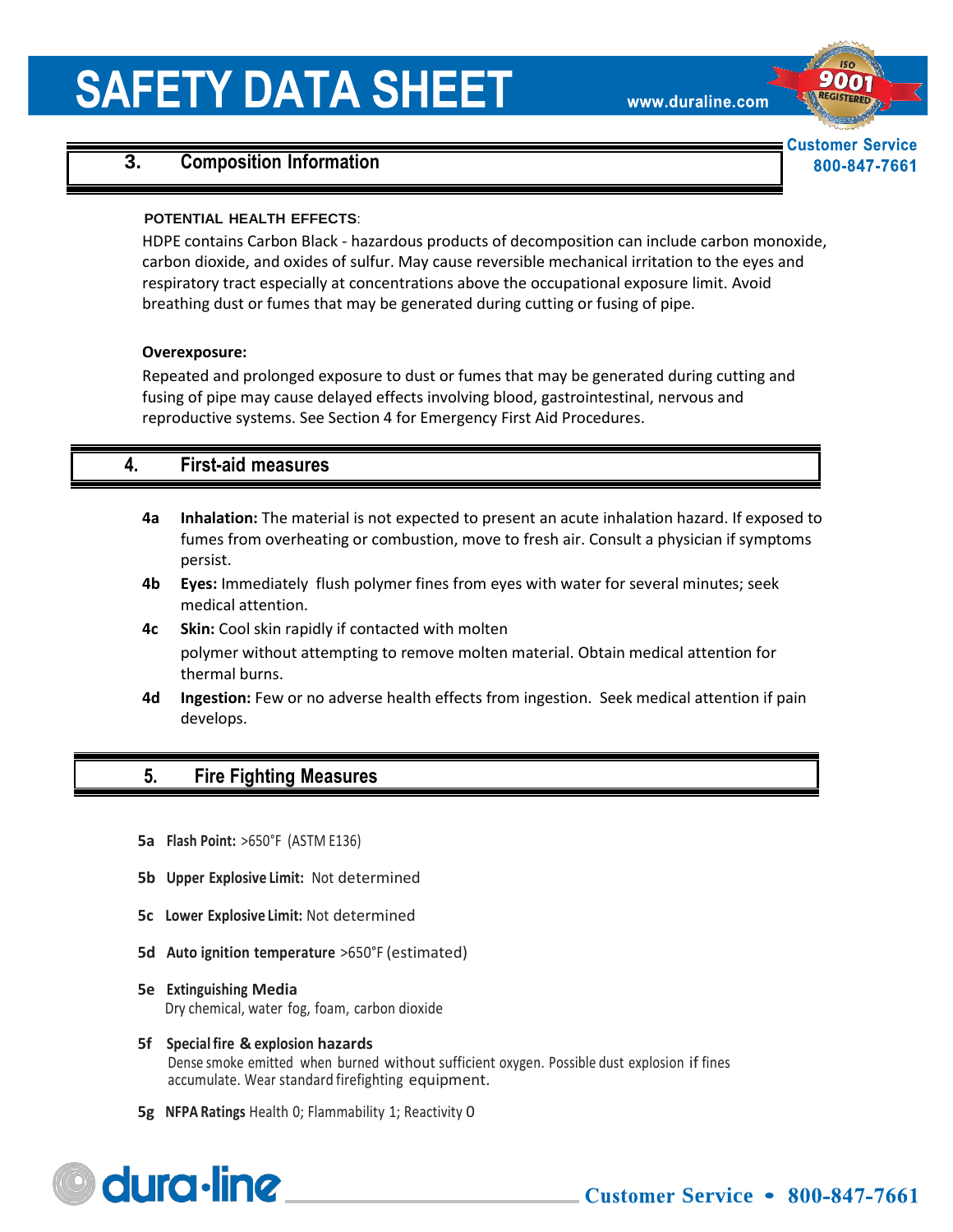www.duraline.com

# **Customer Service** 800-847-7661

#### **6. Accidental Release Measures**

- **6a Environmental Precautions:** Prevent discharges of spilled material with mixing in soil and prevent runoff to surface waters. Avoid creating dust and prevent wind dispersion.
- **6b Land Spill:** Spilled material should be swept up and discarded. Comply with applicable federal, state and local regulations.
- **6c Water Spill:** Advice local authorities if spilled in waterway or sewer. Skim from surface of water if possible.
- **6d Waste Disposal:** Dispose in accordance with federal, state and local regulations.

### **7. Handling and Storage**

- **7a** Do not store pipe near heat, flame or strong oxidants, such as chlorates, nitrates, peroxides, etc. May react with halogens.
- **7b** See section 10 below for incompatibility with other materials.
- **7c** Maximum recommended storage life for yellow PE2708 GDY20 Gas Pipe or other colored products, excluding black, is four years from date of manufacture.

#### **8. Exposure Controls / Personal Protection**

- **8a Cleanup Procedures:** Sweep and collect in suitable container for disposal.
- **8b Waste Disposal Method:** This product is not considered a RCRA hazardous waste. Dispose of in accordance with local, state and federal regulations.
- **8c Respiratory Protection:** Use NIOSH approved respirator if unable to control airborne dust, fumes or vapors.
- **8d Protective Clothing:** Wear gloves and suitable eye protection.
- **8e Ventilation:** Local exhaust ventilation is recommended for control of airborne dust, fumes and vapors, particularly in confined areas.

#### **9. Physical and Chemical Properties**

- **9a Appearance:** ½" 65" diameter black or colored pipe either coiled or cut to length
- **9b Odor:** Odorless<br>**9c Boiling Point:** N/A
- **9c** Boiling Point:<br>9d Solubility:
- **Insoluble in water**
- **9e Evaporation:** N/A
- **9f Density:** 0.947-0.955 g/cm^3
- **9g Vapor Pressure:** N/A
- **9h Melting Point:** 230 -<br>**9i Vapor Density:** N/A
- **9i Vapor Density:**<br>**9i** Percent Volatile: **9j Percent Volatile:** <0.03%



٦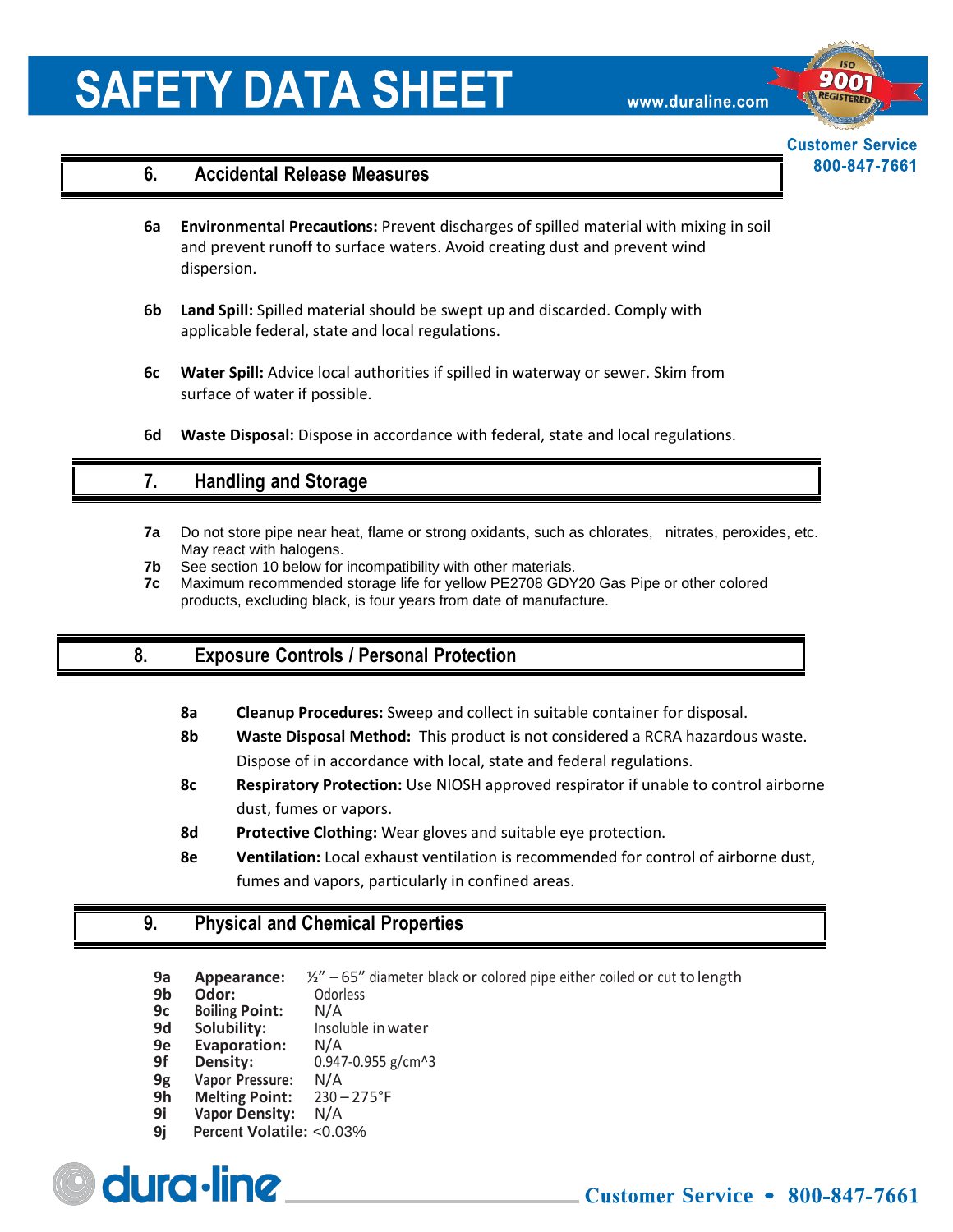www.duraline.com

**Customer Service** 800-847-7661

## **10. Stability and Reactivity**

- **10a Stability:** Material isstable.
- **10b Hazardous Polymerization:** Hazardous polymerization will not occur.
- **10c Conditions to Avoid:** Avoid prolonged exposure to temperatures over 480° F (250° C). Do not heat without proper ventilation.
- **10d Incompatibility with Other Materials:** Avoid storage or contact with strong oxidizing agents.
- **10e Combustion Products:** Combustion products generated during processing include: carbon dioxide, carbon monoxide, water vapor and trace amounts of volatile organic compounds. Carbon monoxide is highly toxic if inhaled. Carbon dioxide in sufficient concentrations can act as an asphyxiant. Acute overexposure to the products of combustion may result in irritation of the respiratory tract.

### **11. Toxicological Information**

#### **Toxicological Hazards of product:**

- **11a** Hazardous Components: Carbon black– CAS # 1333-86-4
- **11b** Exposure Limits: OSHA permissible Exposure Limit: 5 mg/m $^3$  respirable dust 15  $mg/m<sup>3</sup>$  total dust

ACGIH limits exposure to 10mg/mt<sup>3</sup>total dust.

#### **POTENTIAL TOXICOLOGICAL EFFECTS**:

HDPE contains Carbon Black - hazardous products of decomposition can include carbon monoxide, carbon dioxide, and oxides of sulfur. May cause reversible mechanical irritation to the eyes and respiratory tract especially at concentrations above the occupational exposure limit. Avoid breathing dust or fumes that may be generated during cutting or fusing of pipe.

#### **Overexposure:**

Repeated and prolonged exposure to dust or fumes that may be generated during cutting and fusing of pipe may cause delayed effects involving blood, gastrointestinal, nervous and reproductive systems. See Section 4 for Emergency First Aid Procedures.

# **12. Ecological Information**

*Ecotoxicological Information:* No data at this time *Chemical Fate Information:* No data at this time